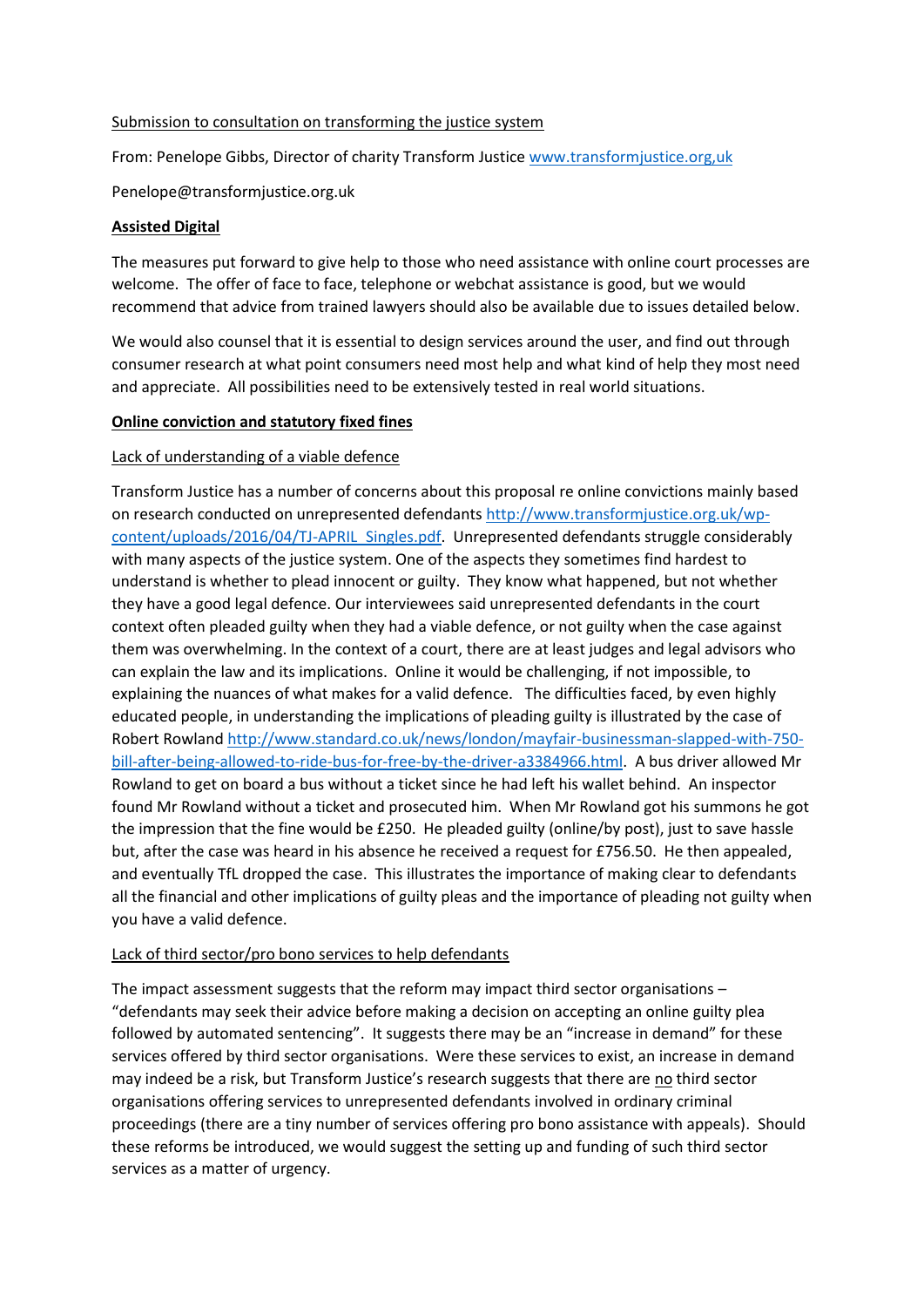## The risk of a criminal record

Another concern is that it would be difficult for any online process to explain the implications of a criminal conviction (ie a guilty plea) in terms of criminal records. If anyone were to plead guilty online, it would be important to spell out what impact that conviction might have on their future travel, education and employment prospects. Both the implications of rehabilitation periods and DBS checks would need careful explanation, given how restricting they are, particularly to job opportunities. Given the very damaging effect of criminal records on life chances, the online information would need to be very clear on this matter – it should not be in the small print, or something you would have to clink on a link to find out about. It should also spell out possible life outcomes, not just the process implications of a criminal record.

## Do defendants understand the charge?

If this online process were to be extended to other offences, it would be crucial to ensure that defendants had a full understanding of the charge they faced. Our research on unrepresented defendants suggested that such defendants often do not understand the charge, and thus also do not understand whether another charge might be more relevant. An advocate will know what charges are appropriate and will often suggest a different, lesser, charge.

## Lack of information re cost

It is also of concern that the cost of this innovation is not available. "The cost to HMCTS associated with the development and maintenance of the online plea and automated fixed fine sentencing tool. At this early stage of policy development, it has not been possible to quantify costs and benefits". Without having any costings, it is very difficult to evaluate the benefits of reform.

### Implications for open justice

Another challenge will be to respect the principles of open justice, but be mindful of the stigma anyone accused of committing a crime attracts. Currently any member of the public can witness hearings in the magistrates' court, when defendants enter their plea. It is public knowledge to those who visit the court, but few cases are publicised through media articles, so knowledge is usually restricted to those (few) who observe courts. With the online court system, open justice will only be maintained if information about each case is put in the public domain. If the names of every defendant pleading guilty/not guilty online were made publicly available, for instance through a government website, this would make information on those accused of crimes far more public than it is now. Some people might feel that all information about those accused of crimes should be available online, but we do not agree – we have concerns that such information might prejudice employment and other opportunities.

### The trend to interview witnesses in advance/outside the court-room

The vision statement refers to the importance of making it easier and less stressful for witnesses to give evidence, particular when they are vulnerable. Transform Justice shares the desire to improve the experience of giving evidence, but is concerned that the means being promoted may be antithetical to achieving justice for those witnesses. It is not clear what the impact on juries may be of not seeing nor hearing direct from witnesses. Judges encourage juries to appraise evidence given in advance/from another location/behind a screen in the same way as evidence given in open court with no special measures. However, many lawyers believe that jury members are nevertheless prejudiced against evidence given using special measures. Before such special measures are